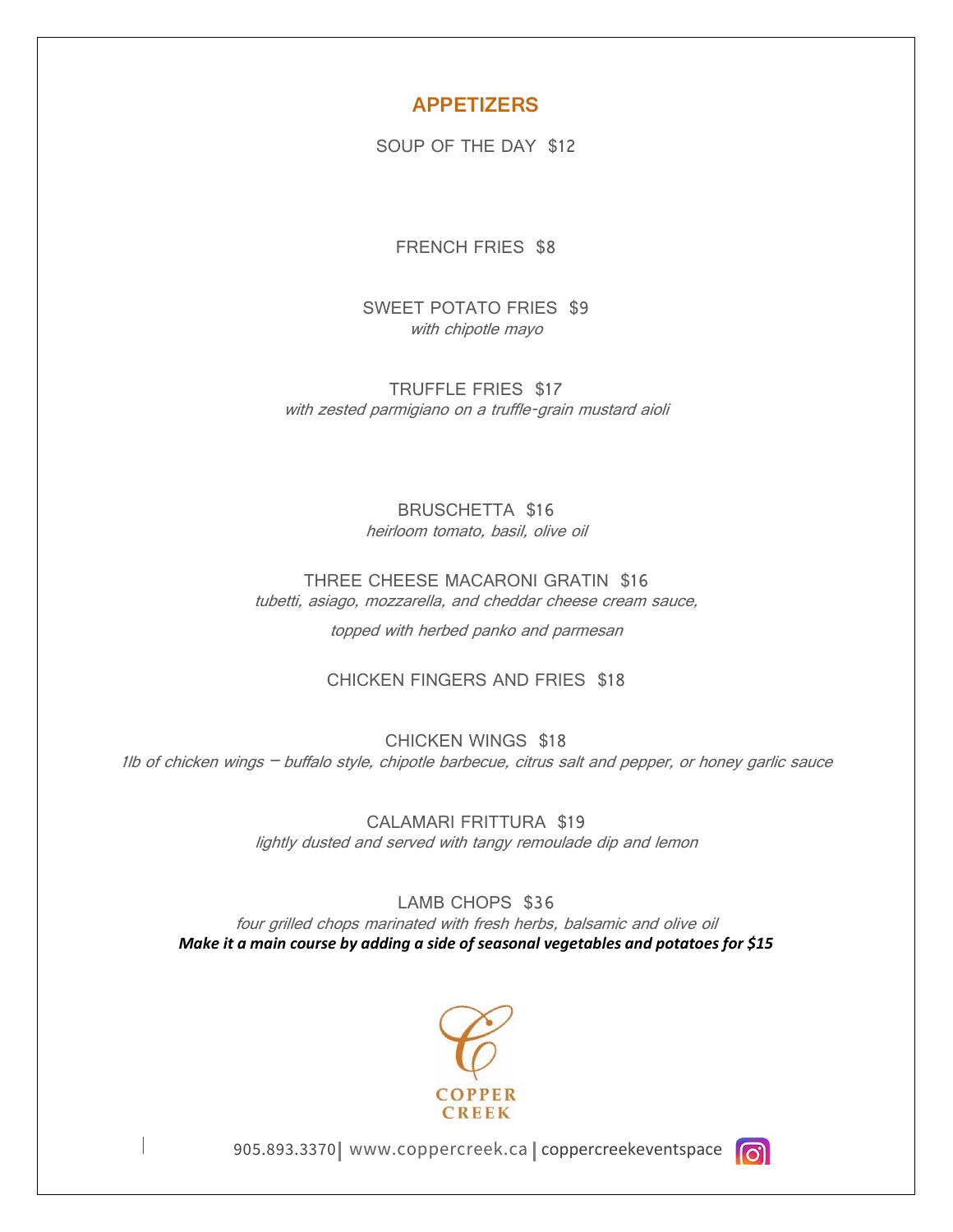## **SALADS**

### BABY MIXED GREENS \$15

baby lettuce mix, cherry tomatoes, cucumber, white balsamic vinaigrette

CAESAR SALAD \$16

crisp romaine lettuce, housemade croutons, bacon, and parmesan shavings in a creamy garlic dressing

SUMMER SALAD \$17

heirloom tomato, cucumber, red onion, fresh basil and extra virgin olive oil

# **WRAPS**

Served with a choice of French Fries, Sweet Potato Fries, Caesar Salad or Baby Mixed Greens

GRILLED VEGETABLE PIADINA \$18 grilled ribbon eggplant, peppers, zucchini, avocado, arugula, and goat cheese

CAJUN BBQ WRAP \$20 grilled marinated Cajun chicken breast, pineapple salsa, boston bib, tomato, in-house made chipotle BBQ Sauce

## **PANINI AND BURGERS**

Served with a choice of French Fries, Sweet Potato Fries, Caesar Salad or Baby Mixed Greens

CLUB SANDWICH \$20 whole grilled chicken breast, bacon, pesto mayo, lettuce, and tomato served on toasted ciabatta

SIRLOIN BEEF BURGER \$23 7oz sirloin ground beef, lettuce, tomato, bacon, and smoked applewood white cheddar

KOBE BEEF BRISKET SANDWICH \$26 shaved kobe beef brisket, swiss cheese, arugula, horseradish aioli, marble rye



 $\overline{\phantom{a}}$ 

905.893.3370 | www.coppercreek.ca | coppercreekeventspace